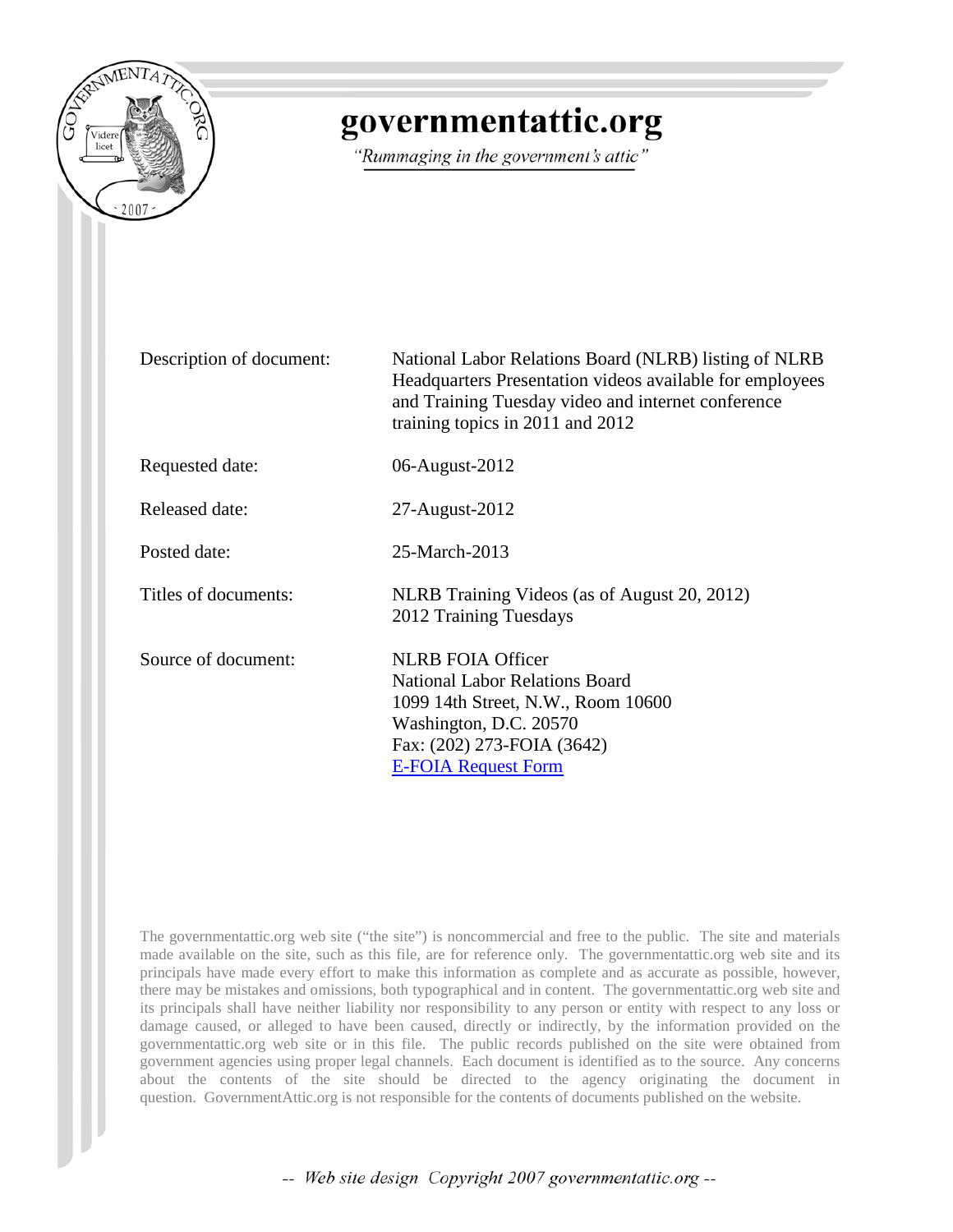

**UNITED STATES GOVERNMENT NATIONAL LABOR RELATIONS BOARD FREEDOM OF INFORMATION OFFICE**  Washington D.C. 20570

Date: August 27, 2012

FOIA/ID: LR-2012-0601

This is a final response to your FOIA request, dated August 6, 2012, and received in this office August 17, 2012, in which you request "the PowerPoint slide presentation Bryan Garner uses when he presents his 'Advanced Legal Writing and Editing Seminar'; the listing of Training Tuesday video and internet conference training topics in 2011 and 2012; the listing of NLRB Headquarters Presentation videos available for employees."

Your request is granted in part and denied in part. In a phone conversation on August 21, I informed you that the Agency does not have in its possession Bryan Garner's slide presentation. As to your other requests, I have enclosed the listing of Training Tuesday video and internet conference training topics in 2011 and 2012 and the listing of NLRB Headquarters Presentation videos available for employees.

For the purpose of assessing fees, I have put you in the "all other requester" fee category. Accordingly, there is no charge for this request.

The undersigned is responsible for the above determination. You may obtain a review thereof under the provisions of the NLRB's Rules and Regulations, Section 102.117(c)(2)(v), by filing an appeal with the General Counsel, Office of Appeals, National Labor Relations Board, Washington, D.C., 20570, within 28 calendar days of the date of this letter, such period beginning to run on the calendar day after the date of this letter. Thus, the appeal must be received by the close of business at 5:00 p.m (ET) on September 24, 2012. Any appeal should contain a complete statement of the reasons upon which it is based. Questions concerning an appeal of this determination should be directed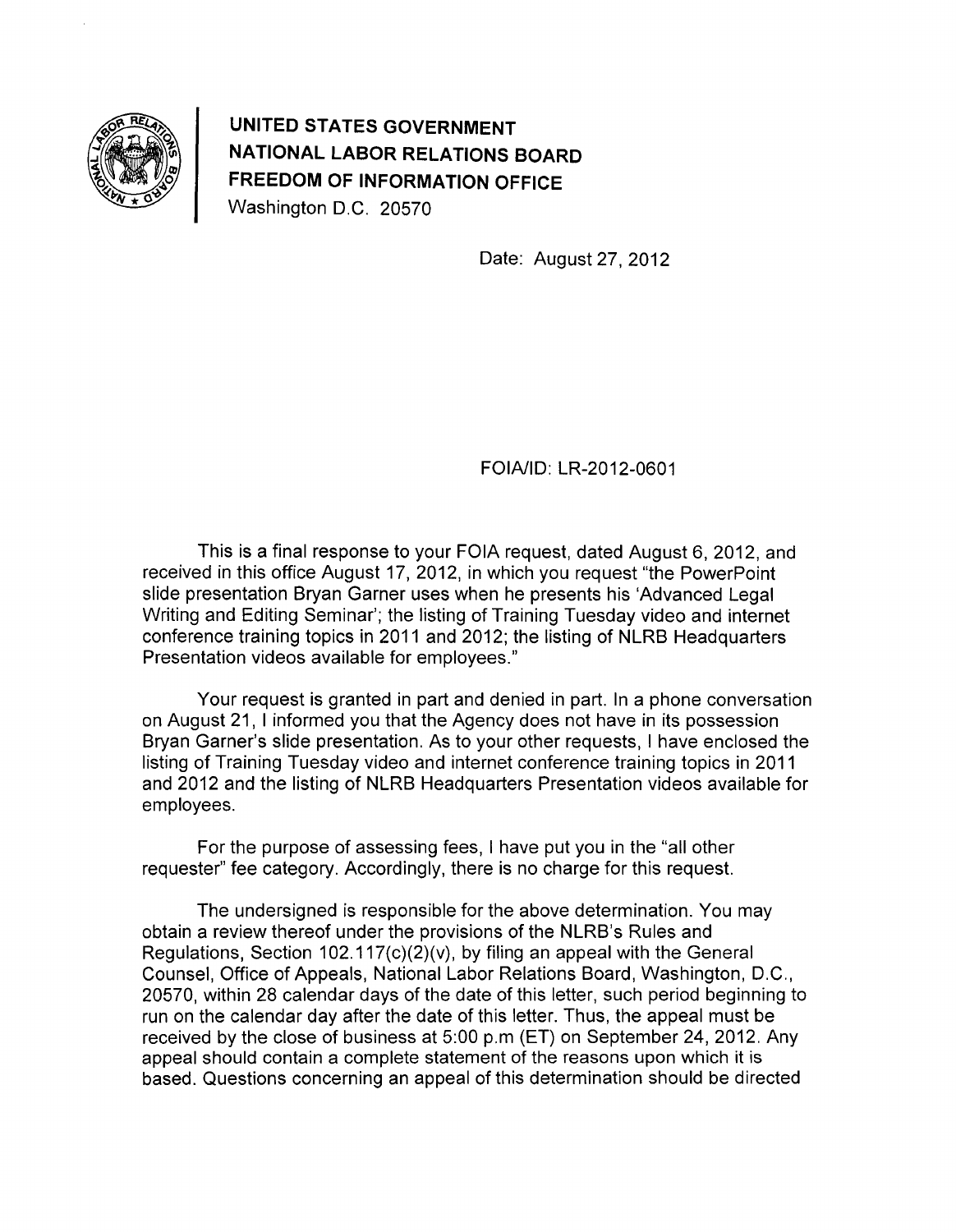to the Office of Appeals. For questions concerning this letter, please call me at 202-273-3825.

Sincerely,

Jacqueline youry

Jacqueline A. Young Freedom of Information Officer

**Enclosures** 

JAY:dbw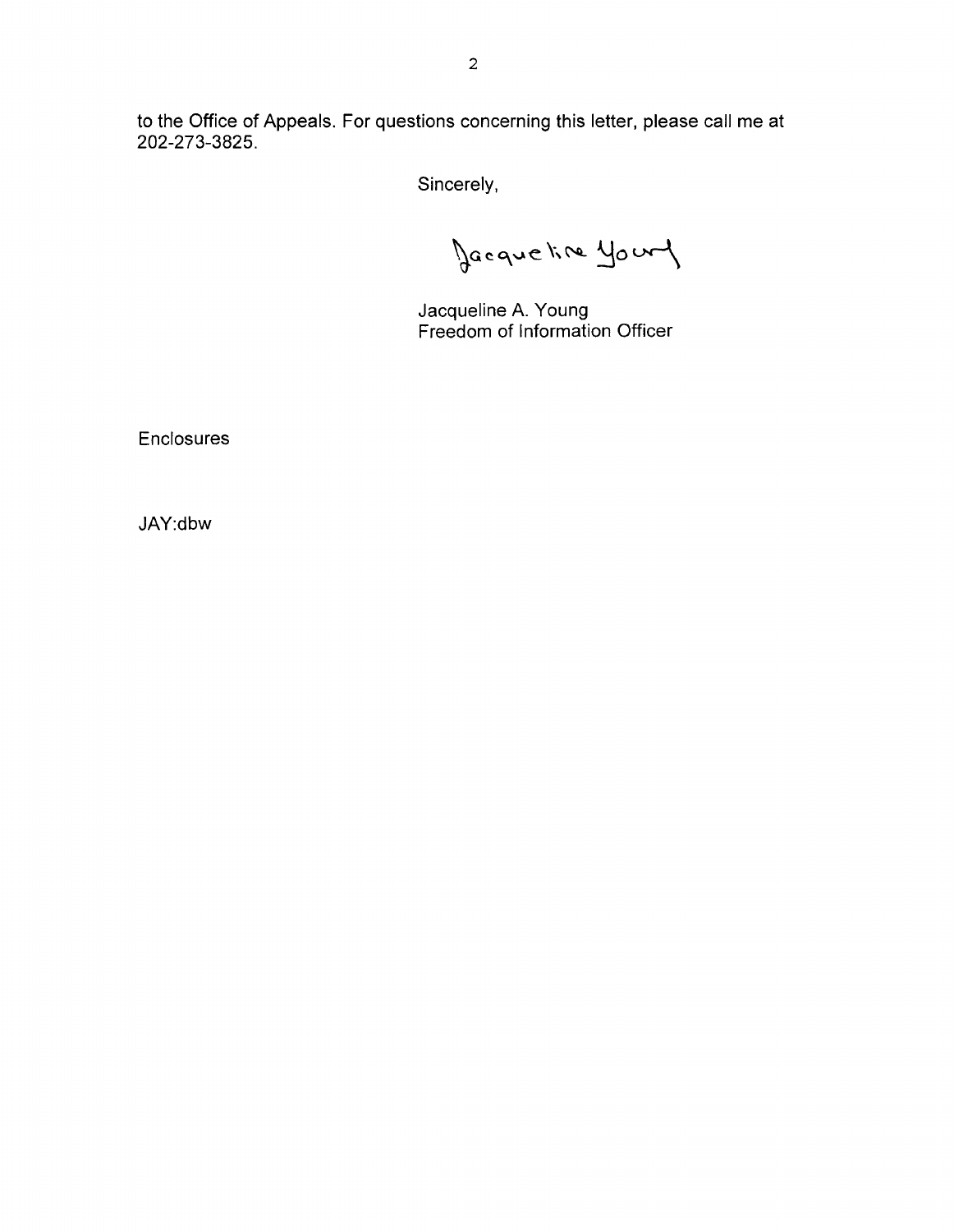#### **NLRB TRAINING VIDEOS** (as of **August 20, 2012)**

Video: The Story of the NLRB Appellate and Supreme Court Litigation Branch Briefing - Supreme Court Appellate and Supreme Court Litigation Branch Briefing - Appellate Court Legal Careers in Government Service Applying for a Position in the Field and Working in a Regional Office Division of Advice Briefing Office of Special Counsel Special Litigation Branch Office of the Solicitor Briefing Office of Representation Appeals Briefing Office of the Executive Secretary Briefing Contempt Litigation & Compliance Branch Briefing Office of Appeals An Introduction to Basic Concepts of eDiscovery Division of Judges with Administrative Law Judge Earl Shamwell Meet Chairman Mark G. Pearce National Labor Relations Board Welcome to the NLRB 2012 Summer Law Clerk, Coops & Intern Program NLRB Staff Meeting hosted by Chairman Pearce Guidelines and Tips for Successful Mentoring: A Program for Non-Supervisory Mentors Overview of the Freedom of Information Act (FOIA) NLRB Jurisdiction Guidance What can the Library do for ME? In the Public Eye: The NLRB and the Media Fissured Employment and its Impact on Workplace Regulation Rick Siegel's Retirement Reception Slideshow 2011 Presidential Rank Award Presentation to John Ferguson The NLRB's November 30, 2011 Board Meeting A Tribute to John C. Truesdale A Dramatization of a Representation Case Hearing The 100th Anniversary of the Fire at the Triangle Shirtwaist Factory, The Hon. Howard Jenkins Jr. -Changing the Course of History- Attracting Minorities to the Law Working for American Workers Narrated by John Higgins The National Labor Relations Board Conducts a Union Representation Election How the NLRB Works A "Mock" NLRB Election The Story of the National Labor Relations Board - B&W - 1954 A "Mock" NLRB Election - Video Moderated by John Higgins The Story of the National Labor Relations Board -Video Moderated by Fred Jacobs 75th Anniversary of the National Labor Relations Act The National Labor Relations Act at 75: Its Legacy and Its Future 70th Anniversary of the National Labor Relations Act Revisiting the New Deal- the Historical Context & Economic Underpinnings of the NLRA Reenactment of the Supreme Court argument in NLRB v. Friedman-Harry Marks Managing the E-Discovery Process: Guidance for Federal Agencies FOIA: Introduction to the Freedom of Information Act (2009) PRAO Agency Counsel and the Rules of Professional Conduct Pro Bono Activity: A Legal and Procedural Guide for Federal Government Attorneys Department of Labor- Past and Present The Extraordinary Legal Career of Charles Fahy, the NLRB's first General Counsel, with Reflections on the Early Days of the NLRB Global Labor Activities: Rapid Changes in the Middle East and Elsewhere New Financial Actors & Employment Relations: US Private Equity & Regulatory Reform and How Institutional Investing Can Affect Employment Relations-Private Markets, Financial Engineering and Labor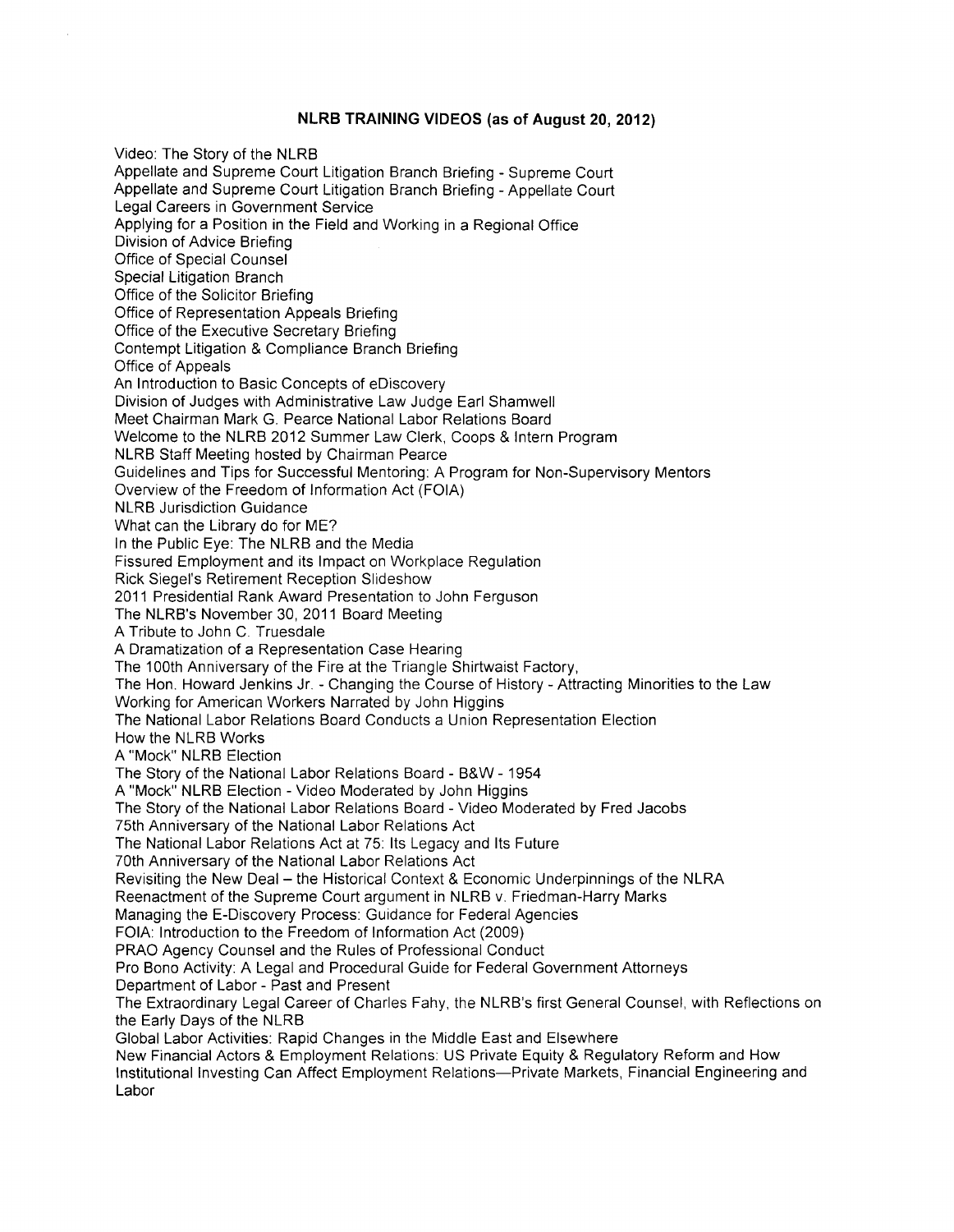The Future of Collective Bargaining: Implications of Accelerating Change in Technology, Markets, Organizations and Institutions Immigration and the Workplace: A Business And Labor Perspective Covering Labor, Then and Now ILO Standards Policy in a Globalized World U.S. Legislation and Jurisprudence as Viewed by the ILO Committee on Freedom of Association The Betrayal of Work: How Low-Wage Jobs Fail 30 Million Americans- a revealing examination of low wage work in the United States Financialization and Labor with Professor Thomas A. Kochan and Stephen Sleigh A Green Economy: Two Perspectives Race, Labor & the "Unfinished Task of Emancipation Overview of the National Mediation Board Roundtable Discussion with Merit Systems Protection Board (MSPB) Judge Dan Turbitt and **NLRB**  Attorneys & Field Examiners regarding Witness Credibility and Courtroom Demeanor Witness Credibility- Winning a Case Before an Administrative Law Judge The Art of Determining Witness Credibility and Handling Difficult Counsel 10 (J) Oral Argument 10 **(L)** Oral Argument Drafting and Issuing Subpoenas to Obtain the Documents You Need Investigating Cases Involving Oil Capital Issues What's New in R Case Law Calculating Backpay the Easy Way Effective Presentations with Joanne Valdes Cross Examination Techniques The Art of Cross Examination The Case of the Adverse Witness Deposition Training Watch Where You Track: Ethics, Metadata, and Cyberspace Protected Concerted Activity - Training Exercise: Parexel Mock Virtual Hearing Demonstration of Video Testimony Techniques Working with Interpreters Settlement Agreements I - Practical Tips for "Problem-Free" Settlements Settlement Agreements II - How they can be used in special and unique situations Deposition & Bankruptcy Examination Guidelines How to Read Financial Records Installment Payments In Compliance Session 1 - Accounting Fundamentals - Context, need and application of learning Session 2- Balance Sheets and Income Statements (75 min) Session 3- Understanding the Business Narrative- e.g. Annual Reports (81 min) Session 4- Focusing on What Numbers Really Mean- I.e. financial analysis ratio Session 5- "Poking Holes" in Financial Statements (86 min) Session 6- Case Studies on Business Viability- I.e. transfer pricing, departmental The Extraordinary Leader- Going from Good to Great Self Study Guide Annie McKee on Becoming A Resonant Leader Developing Your Executive Presence What is Active Listening Emotional Intelligence: Expanding Your Emotional Quotient (EO) Communicating With Diplomacy with Lisa Richard of Eldh and Associates Becoming a Master Communicator with Lisa Richard of Eldh and Associates Managing Change On-Line Course Managing Multiple Priorities with Wendi Eldh Do It Now! How to Overcome Procrastination with Wendi Eldh Destressing Your Life and Finding Balance with Wendi Eldh Building "Me, Inc." (Personal Branding) with Wendi Eldh Communicating Effectively in a Diverse World By Greg Brannan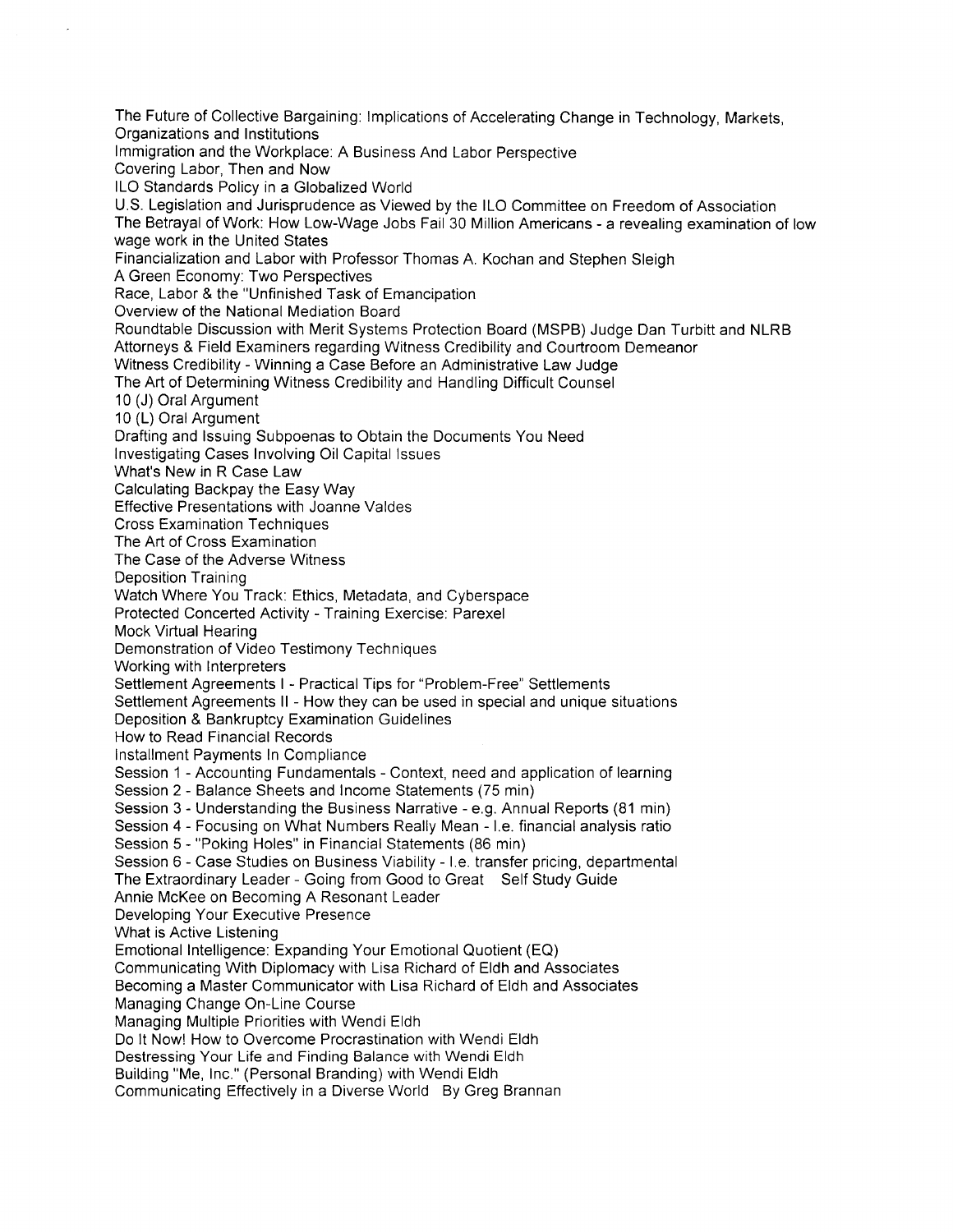Four Steps to Better Work Relationships Overcoming Burnout Oomph Power! How to Get Re-Energized for Outrageous Success with Susan Miller Nutrition for Professionals Lean Forever- A Weight Management Workshop NLRB 2012 Annual Ethics On-Line Training Course Introduction to SMART 885ix Interactive Whiteboard Handout Welcome to the Superprint 4425A TTY Federal Retirement Benefits - FERS 2011 Federal Retirement Benefits- CSRS 2011 Federal Long Term Care Insurance Program and the 2011 Open Season The Thrift Savings Plan: What is it, and is it for me? Lessons Learned From Retirement: Tips to Avoid Surprises Personal Security on the Job On-Line Training Course Protecting Yourself Against On-Line Stalkers Homeland Security Presidential Directive-12, Personal Identity Verification Card Betrayed -The Trusted Insider Insider Threat- Get Smarter with Digital Self Defense Program 1: The Fundamentals of Effective Writing and Editing Program 2: Writing Effective Introductions Program 3: Effective Organization of Law and Facts: Structure and Avoiding Defaults Program 4: Transitions and Paragraphs Program 5: The Wages of Syntax: Effective Sentences Program 6: Down and Dirty in the Details: Common Misconceptions and Mistakes in Grammar, Word Program 7: Style: Energy, Grace, and Professional Character Program 8: Writing Preparation: Understanding Your Task Practically Program 9: Effective and Efficient Editing: A Practical Strategy Program 10: Persuasive Writing - Part I Program 11: Persuasive Writing - Part II Program 1 (review): The Fundamentals of Effective Writing and Editing Program 2 (review): Writing Effective Introductions Program 3 (review): Effective Organization of Law and Facts: Structure and Avoiding Defaults Program 4 (review): Transitions and Paragraphs Program 5 (review): The Wages of Syntax: Effective Sentences Asian-Pacific-American Heritage Month 2012 Observance Theme: "Striving for Excellence in Leadership, Diversity and Inclusion" MLK Observance Theme: 2012 Service Day "A Day On ... Not A Day Off' National Disability Awareness Month Program National Hispanic Heritage Month Program: Many Backgrounds, Many Stories, One American Spirit Lesbian, Gay, Bisexual & Transgender Month Agency Program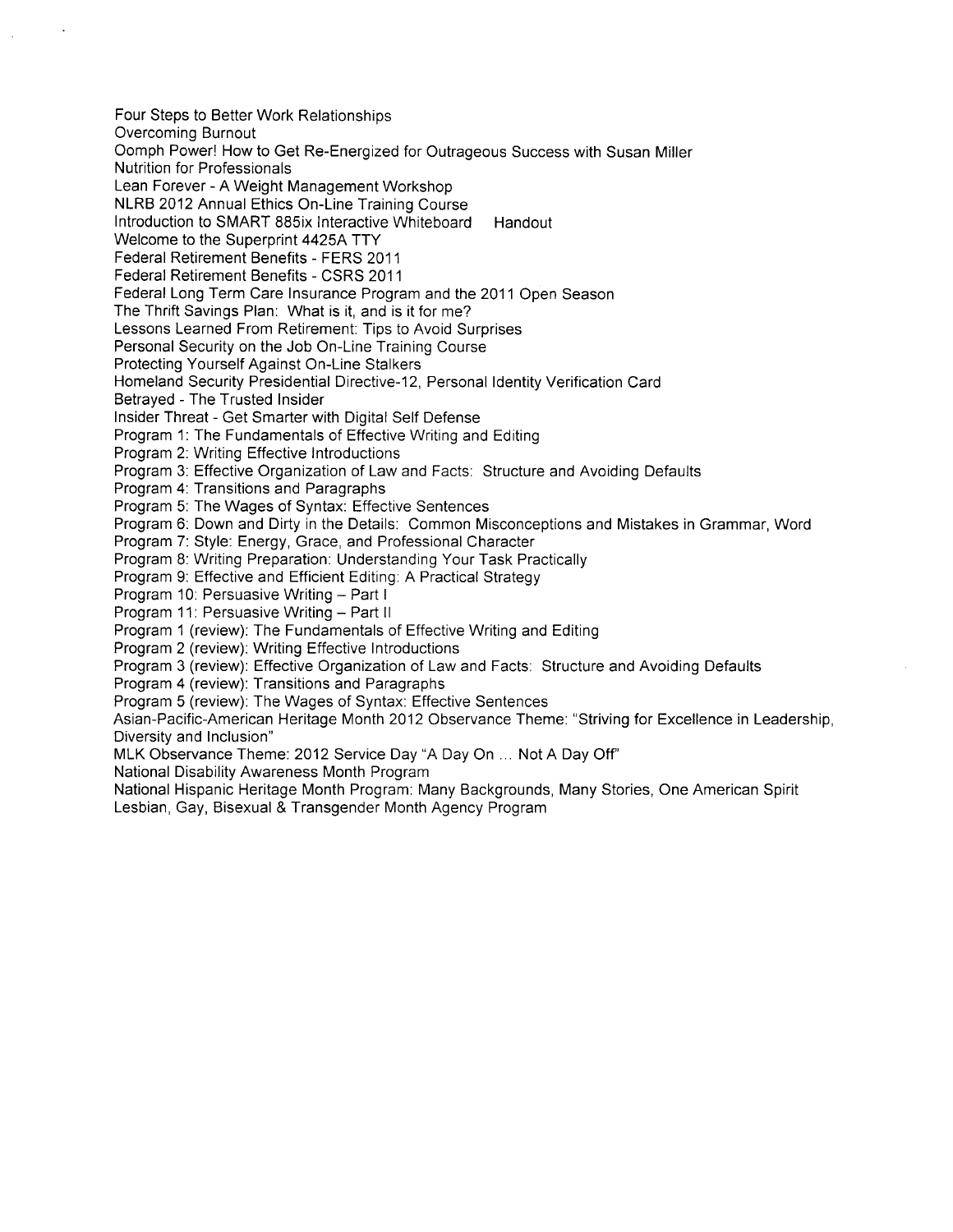#### **2012** Training Tuesdays

Using Westlaw Efficiently Cleaning up Data Imported into Microsoft Excel Strategies for Organizing your Time Using Software to Manage Time Compliance with the Agency's New Notice Posting Rule Effective Communication Communicating with Tact Converting Adobe PDF Documents Using Mail Merge to Create Form Letters and Emails Creative Problem Solving for Work NLRB Jurisdiction Guidance Life IS a Series of Presentations: Inspire, Inform & Influence. Anytime. Anywhere. NLRB in the Public Eye: The NLRB in the Media Navigating the NLRB Public Site Service Now E-discovery Developing Emotional Intelligence New Features in Windows 7 New Features in Word 2007 New Features in Outlook 2007 New Features in Excel 2007 Offered Materials: An offer you may want to refuse

 $\bullet$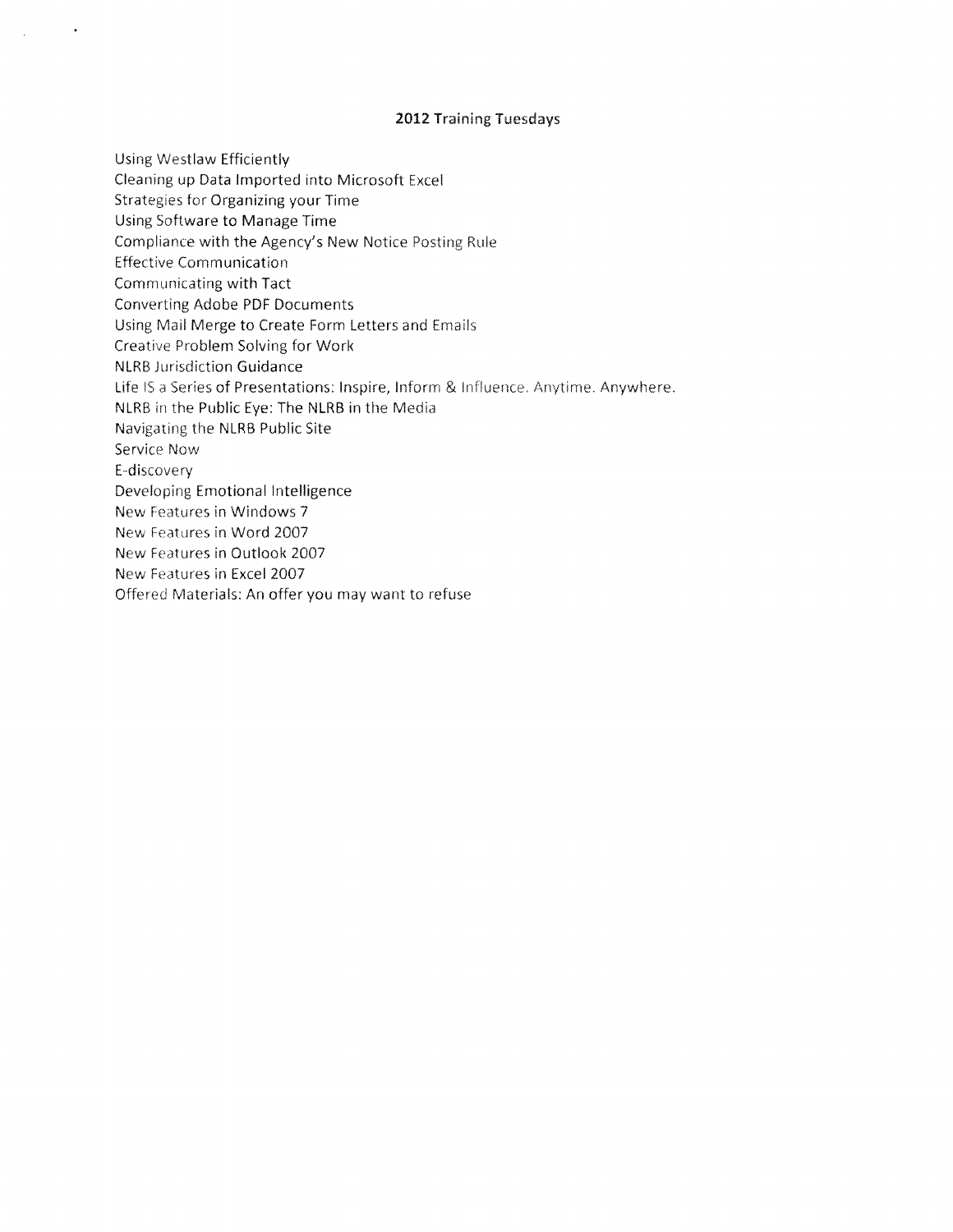#### 2011 Training Tuesdays

Managing Multiple Priorities. Interview with Acting General Counsel Lafe Solomon. Redacting documents using Adobe Acrobat. Investigating Potential Alter Egos: What documents to ask for and how to review them. Thrift Savings Plan: What is it and is it for me. Looking behind Hoffman Plastic. Insiders Guide to Surfing the New NLRB.gov. Hot Topics in Ethics. Protect Yourself When Using Social Media. What's new in the Human Resources Branch. To Google and Beyond. Taming the Chaos in Your In Box. What The Agency's Library Can Do For You. Basic Excel. The Change Cycle Adobe Acrobat Professional. An Update on the GC Initiatives. Facebook and the Board: Is there > something to "tweet" about?  $\mathbf{r}$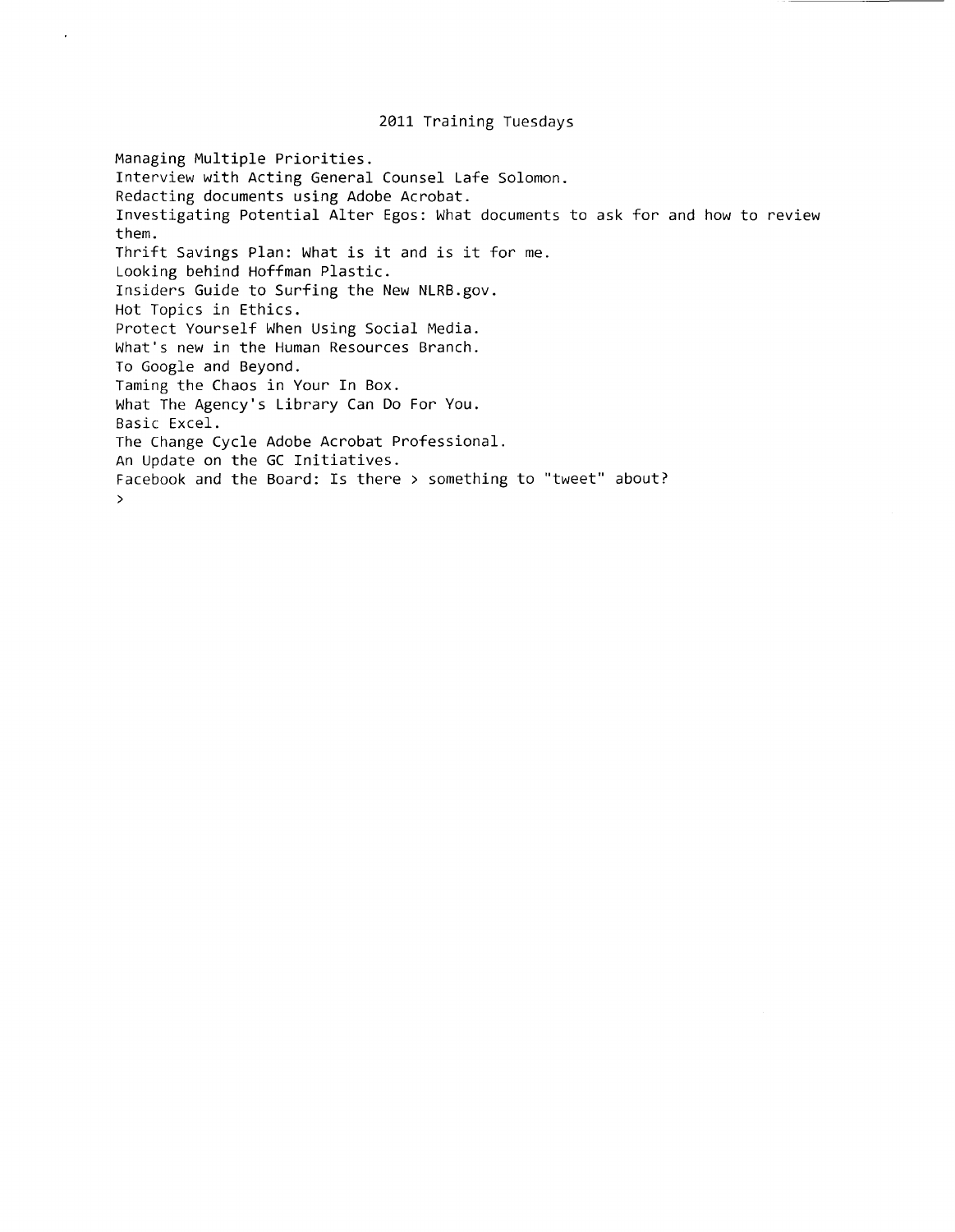# **January 2011**

Managing Multiple Prioritities

Interview with Acting General Counsel Lafe Solomon

Managing Multiple Prioritities

Interview with Acting General Counsel Lafe Solomon

### **February 2011**

Redacting documents using Adobe Acrobat

Investigating Potential Alter Egos: What documents to ask for and how to review them

Redacting documents using Adobe Acrobat

Investigating Potential Alter Egos: What documents to ask for and how to review them

#### **March 2011**

Thrift Savings Plan: What is it and is it for me

Looking behind Hoffman Plastic

Thrift Savings Plan: What is it and is it for me

Looking behind Hoffman Plastic

## **April 2011**

Insiders Guide to Surfing the New NLRB.gov

Hot Topics in Ethics

Insiders Guide to Surfing the New NLRB.gov

Hot Topics in Ethics

## **May 2011**

Protect Yourself When Using Social Media

What's new in the Human Resources Branch

Protect Yourself When Using Social Media

What's new in the Human Resources Branch

## **June 2011**

To Google and Beyond

Taming the Chaos in Your In Box

To Google and Beyond

Taming the Chaos in Your In Box

#### **July 2011**

What The Agency's Library Can Do For You

Basic Excel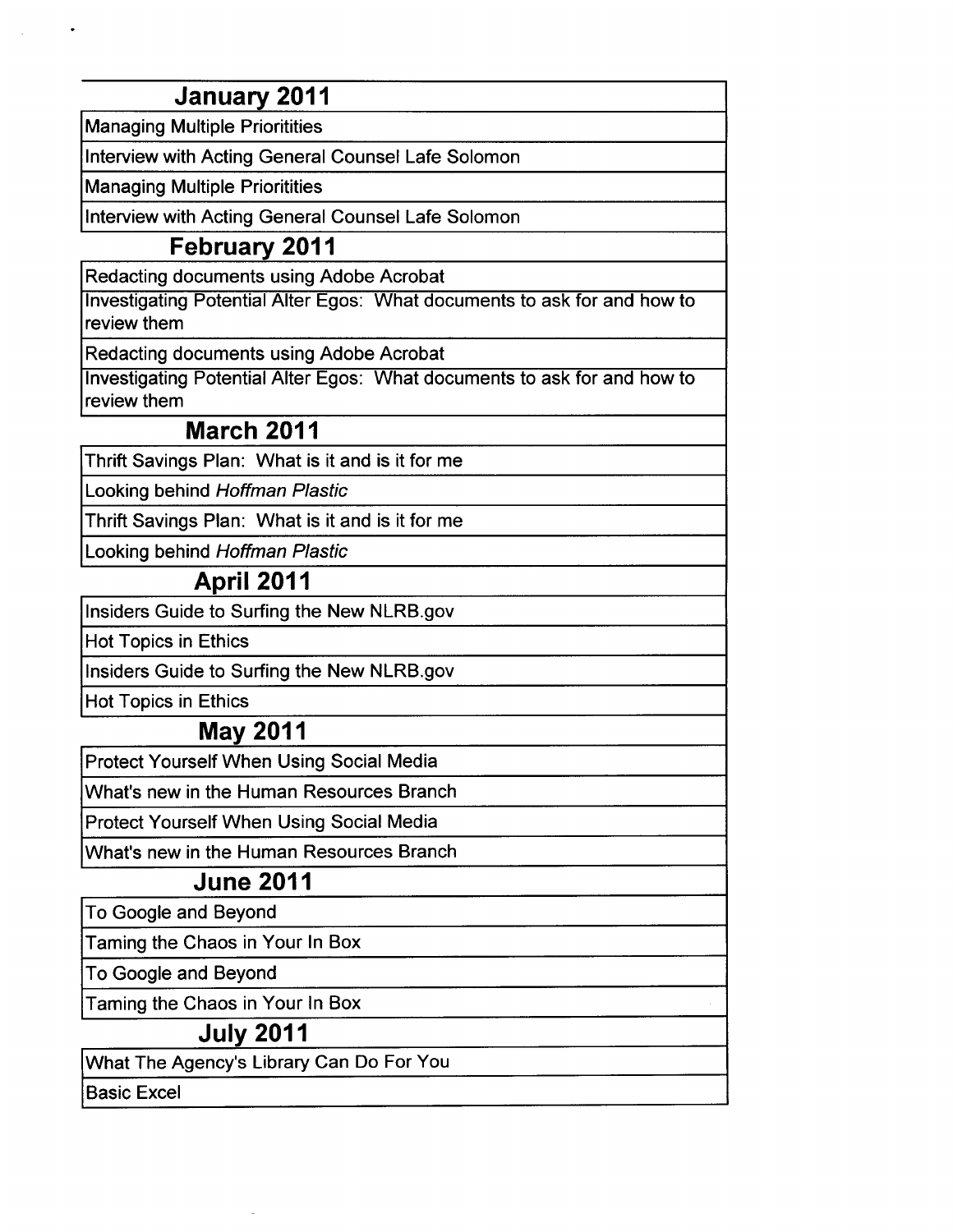What The Agency's Library Can Do For You

Basic Excel

### **August 2011**

Change Management Speaker

Adobe Acrobat Professional

Change Management Speaker

Adobe Acrobat Professional

#### **September 2011**

An Update on the GC Initiatives

Facebook and the Board: Is there something to "tweet" about?

An Update on the GC Initiatives

Facebook and the Board: Is there something to "tweet" about?

#### **Oct-11**

Westlaw Refresher Training

Cleaning up Data Imported into Microsoft Excel

Westlaw Refresher Training

Cleaning ug Data lmgorted into Microsoft Excel

#### **Nov-11**

**Strategies for Organizing Your Time** 

Using Software to Manage Time

**Strategies for Organizing Your Time** 

Using Software to Manage Time

#### **Dec-11**

NLRB Notice Posting

NLRB Notice Posting

#### **Jan-12**

Effective Communication

Communicating with Tact

Effective Communication

Communicating with Tact

#### **Feb-12**

Negotiation Skills (Convincing and Influencing)

Converting Adobe .PDF Documents

Negotiation Skills (Convincing and Influencing}